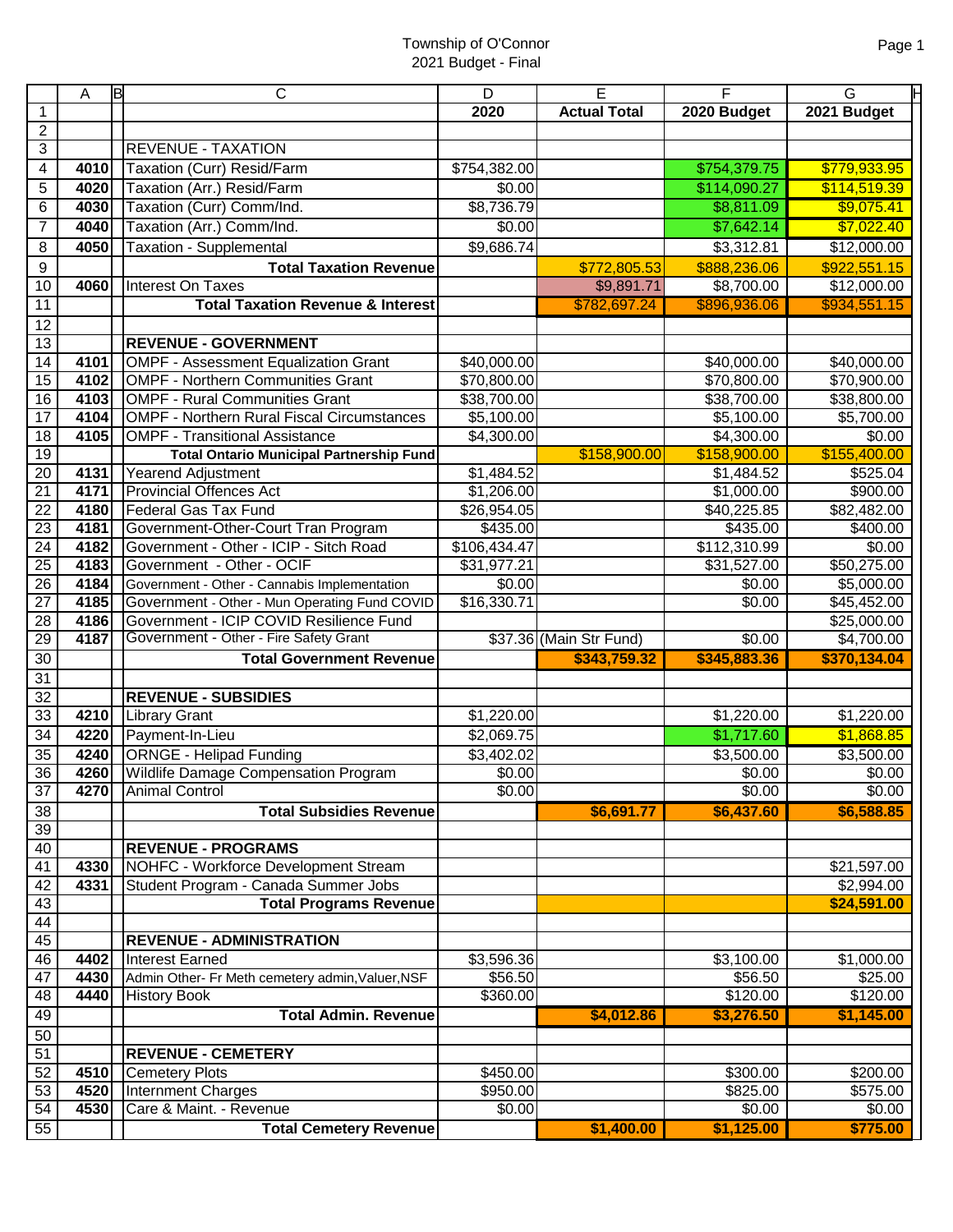|                 | A    | ΙB<br>С                                              | D            | Е                   | F              | G              |
|-----------------|------|------------------------------------------------------|--------------|---------------------|----------------|----------------|
|                 |      |                                                      | 2020         | <b>Actual Total</b> | 2020 Budget    | 2021 Budget    |
| 56              |      |                                                      |              |                     |                |                |
| 57              |      | <b>REVENUE - OPERATIONS</b>                          |              |                     |                |                |
| 58              | 4610 | Building Permits & Insp.                             | \$6,077.80   |                     | \$3,280.00     | \$4,400.00     |
| 59              | 4620 | <b>Building Rent/User Fees</b>                       | \$1,429.00   |                     | \$665.00       | \$200.00       |
| 60              | 4640 | Photo Copies, Fax, Lotteries Etc.                    | \$15.50      |                     | \$50.00        | \$20.00        |
| 61              | 4650 | Tax Certificates, Etc.                               | \$675.00     |                     | \$500.00       | \$500.00       |
| 62              | 4660 | <b>Cornerstone Ads/Mailouts</b>                      | \$1,937.00   |                     | \$1,815.00     | \$1,540.00     |
| 63              |      | <b>Total Operations Revenue</b>                      |              | \$10,134.30         | \$6,310.00     | \$6,660.00     |
| 64              |      |                                                      |              |                     |                |                |
| 65              |      | <b>REVENUE - RATEPAYERS</b>                          |              |                     |                |                |
| 66              | 4710 | Ratepayers - Culverts                                | \$195.00     |                     | \$0.00         | \$0.00         |
| 67              | 4720 | Ratepayers - Roadways                                | \$6,507.07   |                     | \$2,300.00     | \$5,225.00     |
| 68              | 4730 | Ratepayers - Snowplowing                             | \$3,515.00   |                     | \$3,400.00     | \$1,025.00     |
| 69              |      | <b>Total Ratepayers Revenue</b>                      |              | \$10,217.07         | \$5,700.00     | \$6,250.00     |
| 70              |      |                                                      |              |                     |                |                |
| 71              |      | <b>REVENUE - OTHER</b>                               |              |                     |                |                |
| 72              | 4910 | Previous Year's Surplus                              | \$0.00       |                     | \$0.00         | \$0.00         |
| 73              | 4920 | <b>Reserve Transfers</b>                             | \$46,030.00  |                     | \$46,030.00    | \$10,555.00    |
| $\overline{74}$ | 4925 | <b>Transferred from Deferred Revenue</b>             | \$38,122.99  |                     | \$38,122.99    | \$19,369.29    |
|                 |      | Disposal Site-RPRA, Stewardship ON,                  |              |                     |                |                |
| 75              | 4930 | (WEEE), new disp site cards,                         | \$8,642.69   |                     | \$6,000.00     | \$7,380.00     |
| 76              | 4931 | Hydro One - Energizing Life ON                       |              |                     |                | \$15,000.00    |
| 77              | 4940 | Fire Dept Rev - Smoke Alarms, Fire Smart             | \$12,760.00  |                     | \$400.00       | \$1,200.00     |
| 78              | 4945 | Long-term Debt Proceeds                              | \$0.00       |                     | \$0.00         | \$0.00         |
|                 |      | Other Rev-Gravel Royalties, sale of stamps,          |              |                     |                |                |
| 79              | 4950 | refund for insur.                                    | \$4,582.71   |                     | \$3,575.00     | \$2,700.00     |
| 80              | 4955 | Reimbursement - Fire Dept Aux, Hacquoil              | \$21,495.74  |                     | \$15,250.00    | \$5,000.00     |
| 81              |      | <b>Total Other Revenue</b>                           |              | \$131,634.13        | \$109,377.99   | \$61,204.29    |
| $\overline{82}$ |      |                                                      |              |                     |                |                |
| 83              |      | <b>TOTAL REVENUE</b>                                 |              | \$1,290,546.69      | \$1,375,046.51 | \$1,411,899.33 |
| 84              |      |                                                      |              |                     |                |                |
| 85              |      | <b>EXPENSE</b>                                       |              |                     |                |                |
| 86              |      |                                                      |              |                     |                |                |
| $\overline{87}$ |      | <b>COUNCIL</b>                                       |              |                     |                |                |
| 88              |      | <b>5001</b> Council - Regular Meetings (Honourarium) | \$15,660.00  |                     | \$14,600.00    | \$16,110.00    |
| 89              | 5011 | Council - Special Meetings (Honourarium)             | \$4,720.00   |                     | \$9,490.00     | \$8,100.00     |
| 90              | 5021 | Council - Conventions (Honourarium)                  | \$900.00     |                     | \$900.00       | \$6,370.00     |
| 91              | 5031 | Council - Mileage                                    | \$130.57     |                     | \$150.00       | \$75.00        |
| 92              | 5032 | Council - Meals                                      | \$159.27     |                     | \$280.00       | \$120.00       |
| 93              | 5081 | Council - Registration                               | \$1,559.19   |                     | \$1,560.00     | \$1,490.00     |
| 94              | 5091 | Council - Other                                      | \$614.04     |                     | \$823.00       | \$1,710.00     |
| 95              |      | <b>Total Council Expense</b>                         |              | \$23,743.07         | \$27,803.00    | \$33,975.00    |
| 96              |      |                                                      |              |                     |                |                |
| 97              |      | <b>ADMINISTRATION</b>                                |              |                     |                |                |
| 98              | 5101 | Admin. - Salaries                                    | \$140,881.21 |                     | \$134,211.21   | \$145,308.00   |
| 99              | 5102 | Admin. - Insurance Plan - Sun Life                   | \$6,031.86   |                     | \$6,559.00     | \$6,560.00     |
| 100             | 5103 | Admin. - Payroll Costs                               | \$9,514.40   |                     | \$9,749.00     | \$10,526.00    |
| 101             | 5104 | Admin. - Pension Plan                                | \$14,763.84  |                     | \$13,042.27    | \$14,208.00    |
| 102             | 5105 | Admin. - E.H.T. & Workers' Comp                      | \$7,589.71   |                     | \$6,633.11     | \$7,322.00     |
| 103             | 5106 | Admin. - Misc. Wages                                 | \$2,054.02   |                     | \$1,070.00     | \$635.00       |
| 104             | 5107 | Admin. - Dental/Medical                              | \$1,698.34   |                     | \$3,000.00     | \$3,000.00     |
| 105             | 5108 | Admin - EFAP                                         | \$101.50     |                     | \$105.00       | \$84.00        |
| 106             |      | <b>Total Administration Expense</b>                  |              | \$182,634.88        | \$174,369.59   | \$187,643.00   |
| 107             | 5111 | Admin. - Conv., Meetings & Training                  | \$681.79     |                     | \$1,332.00     | \$1,803.00     |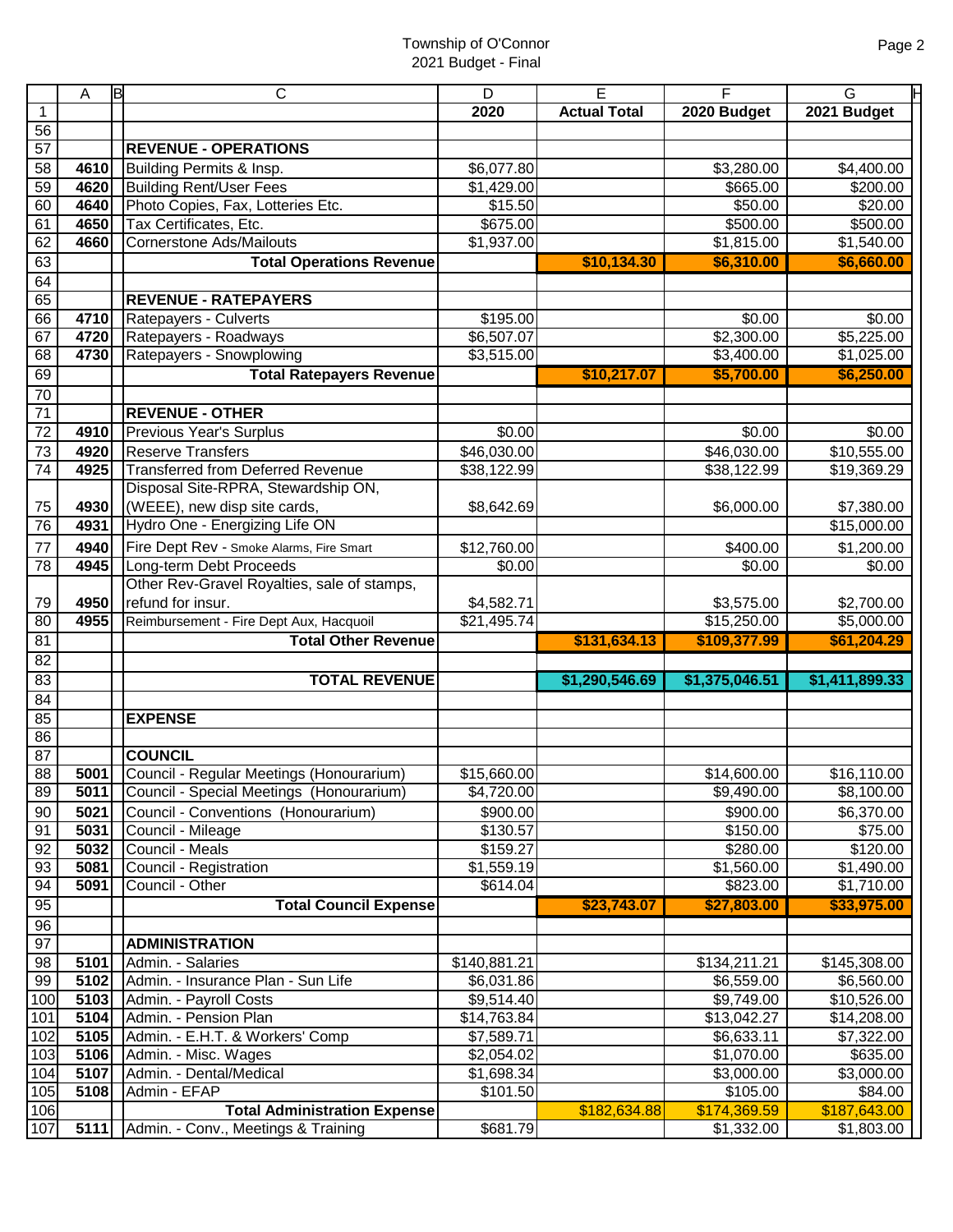|              | lв<br>Α            | C                                                                                                               | D                    | $\overline{E}$      | F                      | ℍ<br>G                         |
|--------------|--------------------|-----------------------------------------------------------------------------------------------------------------|----------------------|---------------------|------------------------|--------------------------------|
| $\mathbf{1}$ |                    |                                                                                                                 | 2020                 | <b>Actual Total</b> | 2020 Budget            | 2021 Budget                    |
| 108          | 5112               | Admin. - Memberships                                                                                            | \$2,317.78           |                     | \$2,318.00             | \$2,330.00                     |
| 109          | 5113               | Admin. - Mileage & Meals                                                                                        | \$103.11             |                     | \$705.00               | \$240.00                       |
| 110          |                    | <b>Total Admin. Staff Exp.</b>                                                                                  |                      | \$3,102.68          | \$4,355.00             | \$4,373.00                     |
| 111          | 5121               | Admin. - Bonds And Ins.                                                                                         | \$8,960.80           |                     | \$8,961.00             | \$8,543.28                     |
| 112          | 5122               | Admin. - Fin. & Bank Chgs.                                                                                      | \$425.70             |                     | \$520.00               | \$50.00                        |
| 113          | 5130               | Admin. - Emergency Text Messaging                                                                               | \$135.37             |                     | \$135.00               | \$100.00                       |
| 114          | 5131               | Admin. - Communication Exp                                                                                      | \$3,193.45           |                     | \$3,262.00             | $\overline{$2,600.00}$         |
| 115          | 5132               | Admin. - Courier Services                                                                                       | \$15.44              |                     | \$50.00                | \$50.00                        |
|              |                    |                                                                                                                 |                      |                     |                        |                                |
| 116          | 5141               | Admin. - Equipment & Software                                                                                   | \$4,019.47           |                     | \$4,250.00             | \$1,800.00                     |
| 117          | 5161               | Admin. - Postage                                                                                                | \$2,266.30           |                     | \$2,470.00             | \$2,965.00                     |
| 118          | 5162               | Admin. - Stationery/Supp.                                                                                       | \$3,690.45           |                     | \$4,000.00             | \$3,700.00                     |
| 119          | 5163               | Admin. - Bad Debts Expense                                                                                      | \$553.70             |                     | $\sqrt{$0.00}$         | \$0.00                         |
| 120          | 5171               | Admin. - History Book                                                                                           | \$240.21             |                     | \$80.07                | \$1,127.00                     |
| 121<br>122   | 5191<br>5193       | Admin. - Other - Misc, Donations &<br>Sponsorship<br>Admin - Municipal Operating Fund Safe<br>Restart -COVID-19 | \$2,955.49<br>\$0.00 |                     | \$3,345.18<br>\$0.00   | \$1,751.79<br>\$64,821.29      |
| 123          | 3195               | Admin-Reimbursed-Fire Dept Auxiliary, Hacq                                                                      | \$20,736.59          |                     | \$14,475.00            | \$4,500.00                     |
| 124          |                    | <b>Total Admin. Other Expense</b>                                                                               |                      | \$47,192.97         | \$41,548.25            | \$92,008.36                    |
| 125          |                    | <b>Total Administration Exp.</b>                                                                                |                      | \$232,930.53        | \$220,272.84           | \$284,024.36                   |
| 126          |                    |                                                                                                                 |                      |                     |                        |                                |
| 127          |                    | <b>TOWNSHIP HALL &amp; OFFICE</b>                                                                               |                      |                     |                        |                                |
| 128          | 5201               | Bldg. - Heating                                                                                                 | \$6,952.30           |                     | \$7,473.00             | \$7,660.00                     |
| 129          | 5202               | Bldg. - Hydro                                                                                                   | \$2,409.21           |                     | \$2,400.00             | \$2,500.00                     |
| 130          | 5203               | Bldg. - Insurance                                                                                               | \$3,666.87           |                     | $\overline{$3,667.00}$ | \$1,136.70                     |
|              |                    |                                                                                                                 |                      |                     |                        |                                |
| 131          | 5211               | Bldg. - Repair & Maint.                                                                                         | \$4,348.18           |                     | \$2,900.00             | \$3,100.00                     |
| 132          | 5214               | Bldg. - Other - Security Cameras & Signs                                                                        | \$257.63             |                     | \$150.00               | \$235.00                       |
| 133          |                    | <b>Total Building Operating Expense</b>                                                                         |                      | \$17,634.19         | \$16,590.00            | \$14,631.70                    |
| 134          | 5221               | Bldg. - Janitorial Wages - Hall                                                                                 | \$2,507.86           |                     | \$3,140.00             | \$1,540.00                     |
| 135<br>136   | 5222<br>5223       | Bldg. - Janitor P/R Costs<br>Bldg. - Janitorial Supp.                                                           | \$307.35<br>\$963.27 |                     | \$400.00               | \$266.00<br>$\sqrt{$1,200.00}$ |
| 137          | $\overline{5}$ 224 | Bldg. - Janitor Mileage                                                                                         | \$108.06             |                     | \$800.00<br>\$160.00   | \$175.00                       |
| 138          | 5225               | Bldg - Janitor Other                                                                                            | \$0.00               |                     | \$50.00                | \$170.00                       |
| 139          |                    | <b>Total Building Janitorial Expense</b>                                                                        |                      | \$3,886.54          | \$4,550.00             | \$3,351.00                     |
| 140          | 5230               | <b>Outdoor Recreation Area</b>                                                                                  |                      | \$69.21             | \$545.00               | \$500.00                       |
| 141          | 5242               | Municipal Office - Insurance                                                                                    | \$1,223.82           |                     | \$1,224.00             | \$1,141.00                     |
| 142          | 5243               | Municipal Office - Repairs & Maintenance                                                                        | \$1,015.40           |                     | \$675.00               | \$700.00                       |
| 143          | $\sqrt{5244}$      | Municipal Office - Janitorial Wages                                                                             | \$2,406.87           |                     | \$1,853.00             | \$1,900.00                     |
| 144          | 5247               | Municipal Office - Hydro One Energizing Life ON-generator                                                       |                      |                     |                        | \$25,000.00                    |
| 145          | 5248               | Municipal Office - Other                                                                                        | \$514.96             |                     | \$335.00               | \$196.00                       |
| 146          |                    | <b>Total Municipal Office Expense</b>                                                                           |                      | \$5,161.05          | \$4,087.00             | \$28,937.00                    |
| 147          | 5291               | Health & Safety Inspection - Admin                                                                              |                      | \$0.00              | \$0.00                 | \$580.00                       |
| 148          |                    | <b>Total Hall &amp; Office Exp.</b>                                                                             |                      | \$26,750.99         | \$25,772.00            | \$47,999.70                    |
| 149          |                    |                                                                                                                 |                      |                     |                        |                                |
| 150          |                    | <b>ROAD DEPARTMENT</b>                                                                                          |                      |                     |                        |                                |
| 151          | 5301               | Road Admin. - Communications                                                                                    | \$1,270.90           |                     | \$1,600.00             | \$1,815.00                     |
| 152          | 5302               | Road Admin. - Conv. Mtgs. Memb. Training                                                                        | \$716.48             |                     | \$717.00               | \$1,762.00                     |
| 153          | 5303               | Road Admin. - Office Supplies                                                                                   | \$225.93             |                     | \$430.00               | \$430.00                       |
| 154          | 5304               | Road Admin. - Safety Equip                                                                                      | \$1,029.14           |                     | \$1,300.00             | $\overline{1,}300.00$          |
| 155          |                    | <b>Total Road Admin. Expense</b>                                                                                |                      | \$3,242.45          | \$4,047.00             | \$5,307.00                     |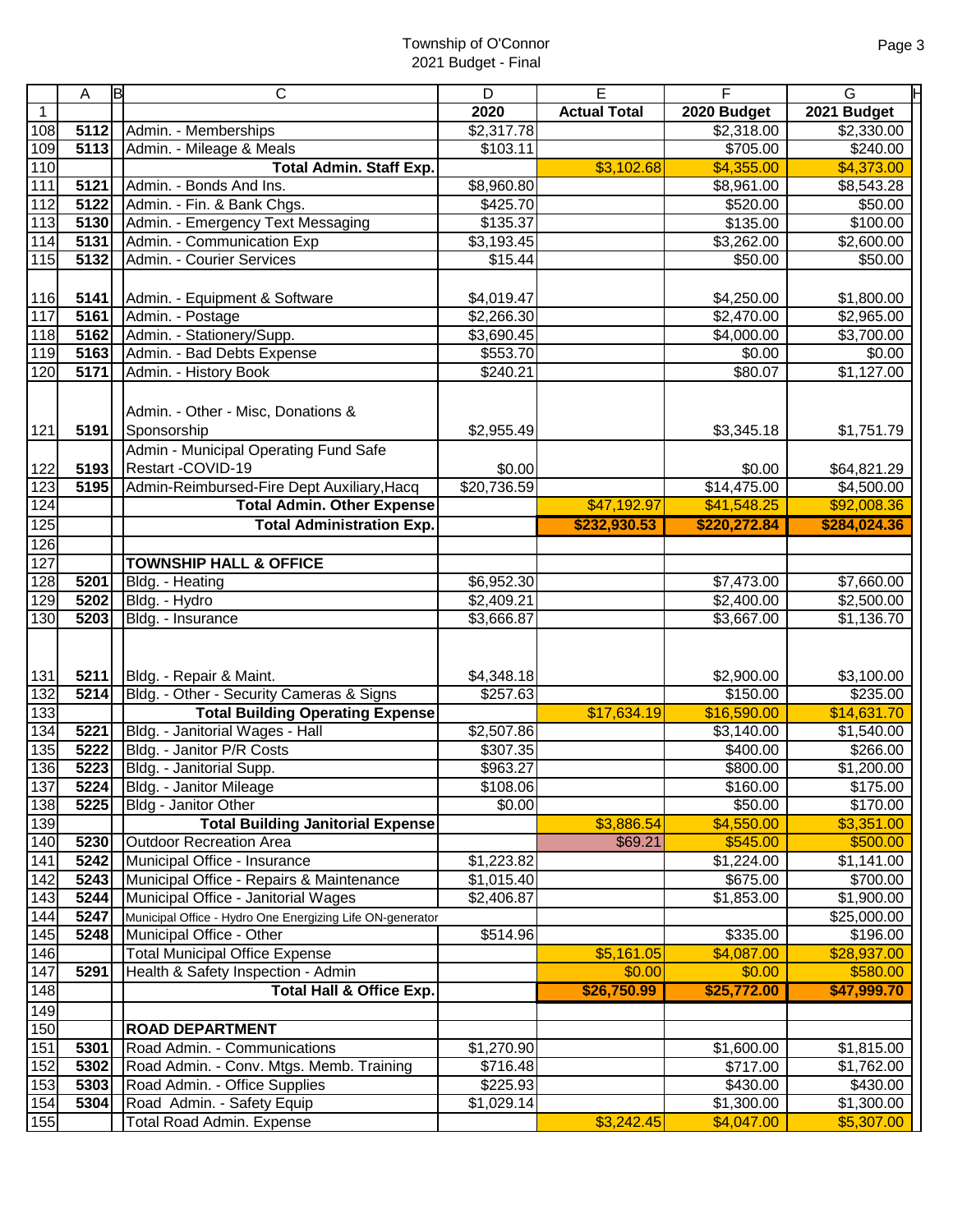|                  | Α                 | С<br>ΙB                                   | D              | E                   | F                     | G            |
|------------------|-------------------|-------------------------------------------|----------------|---------------------|-----------------------|--------------|
| $\mathbf{1}$     |                   |                                           | 2020           | <b>Actual Total</b> | 2020 Budget           | 2021 Budget  |
| 156              | 5311              | Road Mtce. Bldg. - Heating                | \$5,071.40     |                     | \$6,500.00            | \$6,000.00   |
| 157              | $\overline{5312}$ | Road Mtce. Bldg. - Hydro                  | \$1,302.06     |                     | \$1,200.00            | \$1,400.00   |
| 158              | 5313              |                                           |                |                     |                       |              |
|                  |                   | Road Mtce. Bldg. - Insurance              | \$1,811.97     |                     | \$1,812.00            | \$848.00     |
|                  |                   |                                           |                |                     |                       |              |
| 159              | 5314              | Road Mtce. Bldg. - Repair & Mtce.         | \$191.94       |                     | \$800.00              | \$3,010.00   |
| 160              | 5315              | Road Mtce. Bldg. - Shop supplies          | \$1,149.02     |                     | \$800.00              | \$1,000.00   |
| 161              | 5317              | Health & Safety Inspections Roads         | \$725.95       |                     | \$760.00              | \$1,600.00   |
| 162              | 5318              | Road Mtce. Bldg. - Janitorial Exp.        | \$1,624.17     |                     | $\overline{1,210.00}$ | \$1,210.00   |
| 163              |                   | <b>Total Road Mtce. Bldg. Expense</b>     |                | \$11,876.51         | \$13,082.00           | \$15,068.00  |
| 164              | 5330              | Loan Repayment-Principal-                 |                | \$11,818.44         | \$11,818.44           | \$0.00       |
| 165              | 5331              | Capital - Major Equipment                 | $\sqrt{$0.00}$ |                     | \$0.00                | \$0.00       |
| 166              | 5332              | Capital - Minor Equipment                 | \$0.00         |                     | \$0.00                | \$0.00       |
| 167              | 5333              | Capital - Facilities                      | $\sqrt{$0.00}$ |                     | \$0.00                | \$0.00       |
| 168              | 5338              | Capital - Other                           | \$0.00         |                     | \$0.00                | \$0.00       |
| 169              |                   | <b>Total Road Capital Expense</b>         |                | \$0.00              | \$0.00                | \$0.00       |
| 170              | 5340              | Road Emp. - Dental/Medical                | \$2,313.80     |                     |                       | \$3,450.00   |
| $\overline{171}$ | 5341              | Road Emp. - Full Time Salaries            | \$121,304.27   |                     | \$119,983.00          | \$120,432.00 |
| 172              | 5342              | Road Emp. - Temporary Salaries            | \$20,971.76    |                     | \$20,929.00           | \$10,500.00  |
| 173              | 5343              | Road Emp. - EFAP                          | \$84.00        |                     | \$84.00               | \$101.50     |
| 174              | 5344              | Road Emp. - E.H.T. & Workers' Comp        | \$6,373.80     |                     | \$6,450.00            | \$6,982.00   |
| 175              | 5345              | Road Emp. - Payroll Costs                 | \$9,973.50     |                     | \$10,090.00           | \$10,534.00  |
| 176              | 5346              | Road Emp. - Insurance Plans               | \$6,081.21     |                     | \$6,613.00            | \$8,315.00   |
| 177              | 5347              | Road Emp. - Pension Plan                  | \$14,075.49    |                     | \$13,546.00           | \$12,065.00  |
| 178              | 5348              | Road Emp. - Mileage and Meals             | \$0.00         |                     | \$400.00              | \$295.00     |
| 179              |                   | <b>Total Road Emp. Expense</b>            |                | \$181,177.83        | \$181,095.00          | \$172,674.50 |
| 180              | 5351              | Road Equip. Op. - Backhoe                 | \$3,042.02     |                     | \$3,500.00            | \$3,200.00   |
| 181              | 5352              | Road Equip. Op. - Grader                  | \$7,026.16     |                     | \$8,750.00            | \$8,000.00   |
| 182              | 5354              | Road Equip. Op. - Truck #7                | \$5,734.97     |                     | \$6,990.00            | \$6,000.00   |
| 183              | 5355              | Road Equip. Op. - Truck #9                | \$8,051.77     |                     | \$7,792.00            | \$8,000.00   |
| 184              | 5356              | Road Equip. Op. - 4x4 Truck               | \$4,042.87     |                     | \$4,800.00            | \$4,600.00   |
| 185              | 5357              | Road Equip. Op. - Insurance               | \$11,192.11    |                     | \$8,304.58            | \$13,234.00  |
| 186              | 5358              | Road Equip. Op.- Misc. Equipment          | \$400.56       |                     | \$450.00              | \$450.00     |
| 187              |                   | <b>Total Road Equip. Op. Expense</b>      |                | \$39,490.46         | \$40,586.58           | \$43,484.00  |
| 188              | 5361              | Road Equip. Maint. - Backhoe              | \$593.75       |                     | \$1,350.00            | \$1,350.00   |
| 189              | 5362              | Road Equip. Maint. - Grader               | \$1,935.60     |                     | \$2,080.00            | \$2,200.00   |
| 190              |                   | 5364 Road Equip. Maint. - Truck #7        | \$3,795.91     |                     | \$3,543.00            | \$4,500.00   |
| 191              | 5365              | Road Equip. Maint. - Truck #9             | \$3,963.55     |                     | \$2,390.00            | \$4,000.00   |
| 192              | 5366              | Road Equip. Maint. - 4x4 Truck            | \$476.57       |                     | \$535.00              | \$1,200.00   |
| 193              | 5367              | Road Equip. Maint. - Tools                | \$186.00       |                     | \$750.00              | \$400.00     |
| 194              | 5368              | Road Equip. Maint. - Other                | \$272.81       |                     | \$315.00              | \$250.00     |
| 195              |                   | <b>Total Road Equip. Maint. Expense</b>   |                | \$11,224.19         | \$10,963.00           | \$13,900.00  |
| 196              | 5370              | Road Signs                                | \$680.83       |                     | \$600.00              | \$850.00     |
| 197              | 5371              | Road - Material (Gravel)                  | \$2,301.31     |                     | \$6,000.00            | \$4,000.00   |
| 198              | 5372              | Road - Material (Dust Con)                | \$22,082.43    |                     | \$26,100.00           | \$28,000.00  |
| 199              | 5373              | Road - Material (Other) - winter sand     | \$11,987.17    |                     | \$12,200.00           | \$15,280.00  |
| 200              | 5378              | Road - Contract Work                      | \$1,637.71     |                     | \$800.00              | \$2,000.00   |
| 201              |                   | <b>Total Road Material</b>                |                | \$38,689.45         | \$45,700.00           | \$50,130.00  |
| 202              | 5381              | Bridge - No. 1 - Blaikie Road             | \$0.00         |                     | \$0.00                | \$200.00     |
| 203              | 5382              | Bridge - No. 2 - Smith Road               | \$3,398.20     |                     | \$3,400.00            | \$0.00       |
| 204              | 5383              | Bridge - No. 3 - Smith Rd at Poohachoff's | \$0.00         |                     | \$0.00                | \$0.00       |
| 205              | 5386              | <b>Culverts</b>                           | \$509.04       |                     | \$658.00              | \$1,749.60   |
| 206              | 5387              | Dams                                      | \$0.00         |                     | \$0.00                | \$0.00       |
| 207              | 5388              | Roads Other- struct inspect               | \$2,869.63     |                     | \$2,870.00            | \$8,600.00   |
| 208              |                   | <b>Total Other</b>                        |                | \$6,776.87          | \$6,928.00            | \$10,549.60  |
| 209              | 5391              | Road Project No.1 - Brushing & Ditching   | \$19,156.30    |                     | \$24,000.00           | \$25,000.00  |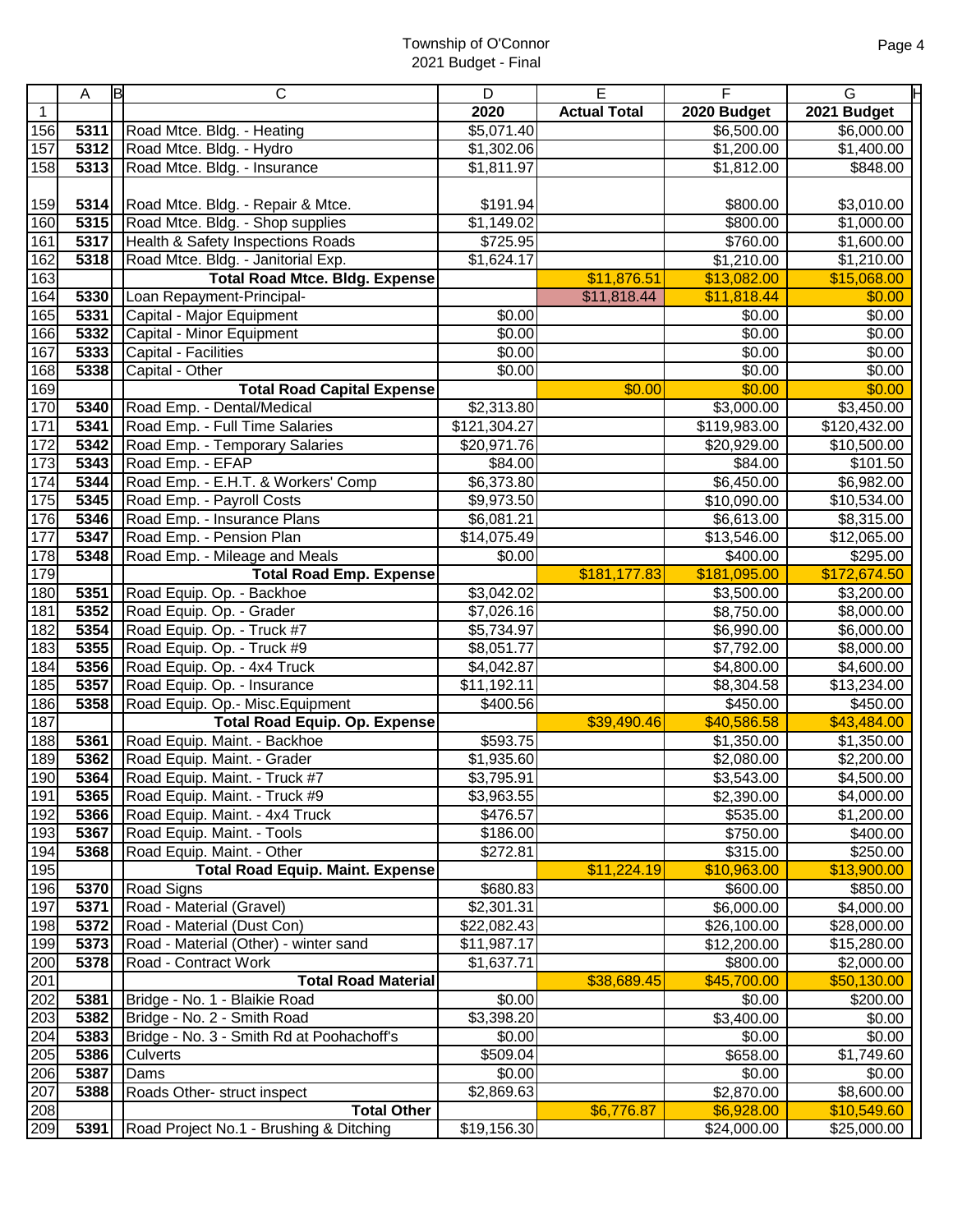|                  | Α            | ΙB<br>$\mathsf{C}$                                          | D                        | $\overline{E}$      | F                        | G                        |
|------------------|--------------|-------------------------------------------------------------|--------------------------|---------------------|--------------------------|--------------------------|
| $\mathbf{1}$     |              |                                                             | 2020                     | <b>Actual Total</b> | 2020 Budget              | 2021 Budget              |
| 210              | 5392         | Road Project No.2                                           | \$13,785.50              |                     | \$11,000.00              | \$0.00                   |
| 211              | 5393         | Road Project No. 3                                          | $\sqrt{$0.00}$           |                     | $\sqrt{$0.00}$           | \$0.00                   |
| 212              | 5394         | Road Project No. 4                                          | \$0.00                   |                     | \$0.00                   | \$0.00                   |
| 213              |              | <b>Total Road Projects</b>                                  |                          | \$32,941.80         | \$35,000.00              | \$25,000.00              |
| 214              |              | <b>Total Road Expense</b>                                   |                          | \$337,238.00        | \$349,220.02             | \$336,113.10             |
|                  |              |                                                             |                          |                     |                          |                          |
| 215<br>216       |              | <b>PROTECTION &amp; SERVICES</b>                            |                          |                     |                          |                          |
| $\overline{217}$ | 5401         | POA Officer                                                 | \$50.00                  |                     | \$550.00                 | \$150.00                 |
| 218              | 5402         | <b>Building Inspection Officer</b>                          | \$4,612.16               |                     | \$3,380.00               | \$6,950.00               |
| 219              | 5403         | <b>Closed Meeting Investigator</b>                          | \$0.00                   |                     | \$0.00                   | \$0.00                   |
| 220              | 5404         | Comm Emerg Management Coordinator                           | \$0.00                   |                     | \$424.00                 | \$935.00                 |
| 221              | 5405         | Livestock Evaluator, Fenceviewer, Weed Inspector            | \$250.00                 |                     | \$550.01                 | \$220.00                 |
| 222              | 5406         | Dog Control Officer                                         | \$0.00                   |                     | \$0.00                   | \$0.00                   |
| 223              | 5407         | <b>Property Standards Officer</b>                           | \$0.00                   |                     | \$0.00                   | \$0.00                   |
| 224              | 5411         | Cemetery                                                    | \$2,697.39               |                     | \$2,767.00               | \$3,650.00               |
| 225              | 5412         | Helipad                                                     | \$3,402.02               |                     | \$3,500.00               | \$3,500.00               |
| 226              | 5413         | <b>Livestock Damages</b>                                    | \$0.00                   |                     | \$0.00                   | \$0.00                   |
| 227              | 5414         | <b>Animal Control</b>                                       | \$0.00                   |                     | \$0.00                   | \$0.00                   |
| 228              | 5415         | 911 Emergency System                                        | \$1,965.00               |                     | \$1,965.00               | \$0.00                   |
| 229              |              | <b>Total Services</b>                                       |                          | \$12,976.57         | \$13,136.01              | \$15,405.00              |
| 230              |              |                                                             |                          |                     |                          |                          |
| 231              |              | <b>FIRE DEPARTMENT Protection &amp; Services</b>            |                          |                     |                          |                          |
| 232              | 5418         | Fire Dept - Capital                                         |                          | \$0.00              | \$0.00                   | \$0.00                   |
| 233              | 5419         | Fire Dept - Loan Repayment Principal Trucks                 |                          | \$9,544.40          | \$9,544.40               | \$0.00                   |
| 234              | 5420         | Fire Dept Op - Chief & Deputy Chief Honorariur              | \$10,800.00              |                     | \$10,800.00              | \$10,800.00              |
| 235              | 5421         | Fire Dept Op - Member Honorarium                            | \$6,499.80               |                     | \$6,500.00               | \$6,500.00               |
| 236              | 5422         | Fire Dept Op - Mileage & Meals                              | \$1,415.78               |                     | \$2,000.00               | \$1,000.00               |
| 237              | 5423         | Fire Dept - Meetings & Seminars                             | \$150.00                 |                     | \$750.00                 | \$300.00                 |
| 238              | 5424         | Fire Dept - Training                                        | \$1,071.61               |                     | \$4,000.00               | \$3,365.00               |
| 239              | 5425         | Fire Dept Operating - Tanker                                | \$617.69                 |                     | \$400.00                 | \$650.00                 |
| 240              | 5426         | Fire Dept Maintenance - Tanker                              | \$1,249.28               |                     | \$400.00                 | \$150.00                 |
| 241              | 5427         | Fire Dept Operating - Pumper                                | \$798.30                 |                     | \$500.00                 | \$900.00                 |
| 242              | 5428         | Fire Dept Maintenance - Pumper                              | \$1,234.35               |                     | \$1,300.00               | $\overline{$1,000.00}$   |
| 243              | 5429         | Fire Dept Operating - Rescue                                | \$586.85                 |                     | \$440.00                 | \$675.00                 |
| 244              | 5430         | Fire Dept Maintenance - Rescue                              | \$1,653.60               |                     | \$700.00                 | \$250.00                 |
| 245              | 5431         | Fire Dept Operating - Side by Side                          | \$91.02                  |                     | \$100.00                 | \$125.00                 |
| 246              | 5432         | Fire Dept Maintenance - Side by Side                        | \$0.00                   |                     | \$0.00                   | \$0.00                   |
| 247              | 5433         | Fire Dept - Radios & Repairs                                | \$12,927.95              |                     | \$1,732.00               | \$2,200.00               |
| 248              | 5434         | Fire Dept - SCBA Maintenance                                | \$1,364.48               |                     | \$1,156.00               | \$500.00                 |
| 249              | 5435         | Fire Dept - PPE, Clothing & Maintenance                     | \$634.97                 |                     | \$300.00                 | \$860.00                 |
| 250              | 5436         | Fire Dept - Public Education & Recruitment                  | \$160.00                 |                     | \$320.00                 | \$160.00                 |
| 251              | 5437         | Fire Dept - Fire Suppression                                | \$688.16                 |                     | \$688.16                 | \$693.22                 |
| 252              | 5438         | Fire Dept - Hall Maintenance                                | \$7,221.05               |                     | \$6,000.00               | \$1,025.00               |
| 253              | 5439         | Fire Dept - Op & Maint - Misc Equipment                     | \$527.79                 |                     | \$500.00                 | \$500.00                 |
| 254              |              | <b>Total Fire Dept Maintenance &amp; Operating</b>          |                          | \$49,692.68         | \$38,586.16              | \$31,653.22              |
| 255              | 5440         | Fire Dept Fixed - Membership                                | \$459.49                 |                     | \$460.00                 | \$460.00                 |
| 256<br>257       | 5441<br>5442 | Fire Dept Fixed - Hydro<br>Fire Dept Fixed - Communications | \$1,026.73               |                     | \$1,100.00               | \$1,100.00               |
| 258              | 5443         | Fire Dept Fixed - Heating                                   | \$1,516.55<br>\$4,650.30 |                     | \$1,517.00<br>\$4,600.00 | \$1,350.00<br>\$4,600.00 |
| 259              | 5444         | Fire Dept Fixed - Insurance/VFIS                            | \$14,377.59              |                     | \$14,378.00              | \$14,418.00              |
| 260              | 5445         | Fire Dept Fixed - EHT & WSIB                                | \$3,508.34               |                     | \$3,520.00               | \$7,000.00               |
| 261              | 5446         | Fire Dept Fixed - Dispatch Calls                            | \$2,707.32               |                     | \$2,603.00               | \$2,700.00               |
| 262              | 5447         | Fire Dept Fixed - 1st Response                              | \$117.51                 |                     | \$118.00                 | \$960.00                 |
| 263              | 5448         | Fire Dept Fixed - Janitorial Wages                          | \$346.90                 |                     | \$480.00                 | \$405.00                 |
| 264              | 5449         | Fire Dept - Other - EFAP, Drivers Abstract, Fire Smart      | \$107.79                 |                     | \$303.00                 | $\sqrt{$}900.00$         |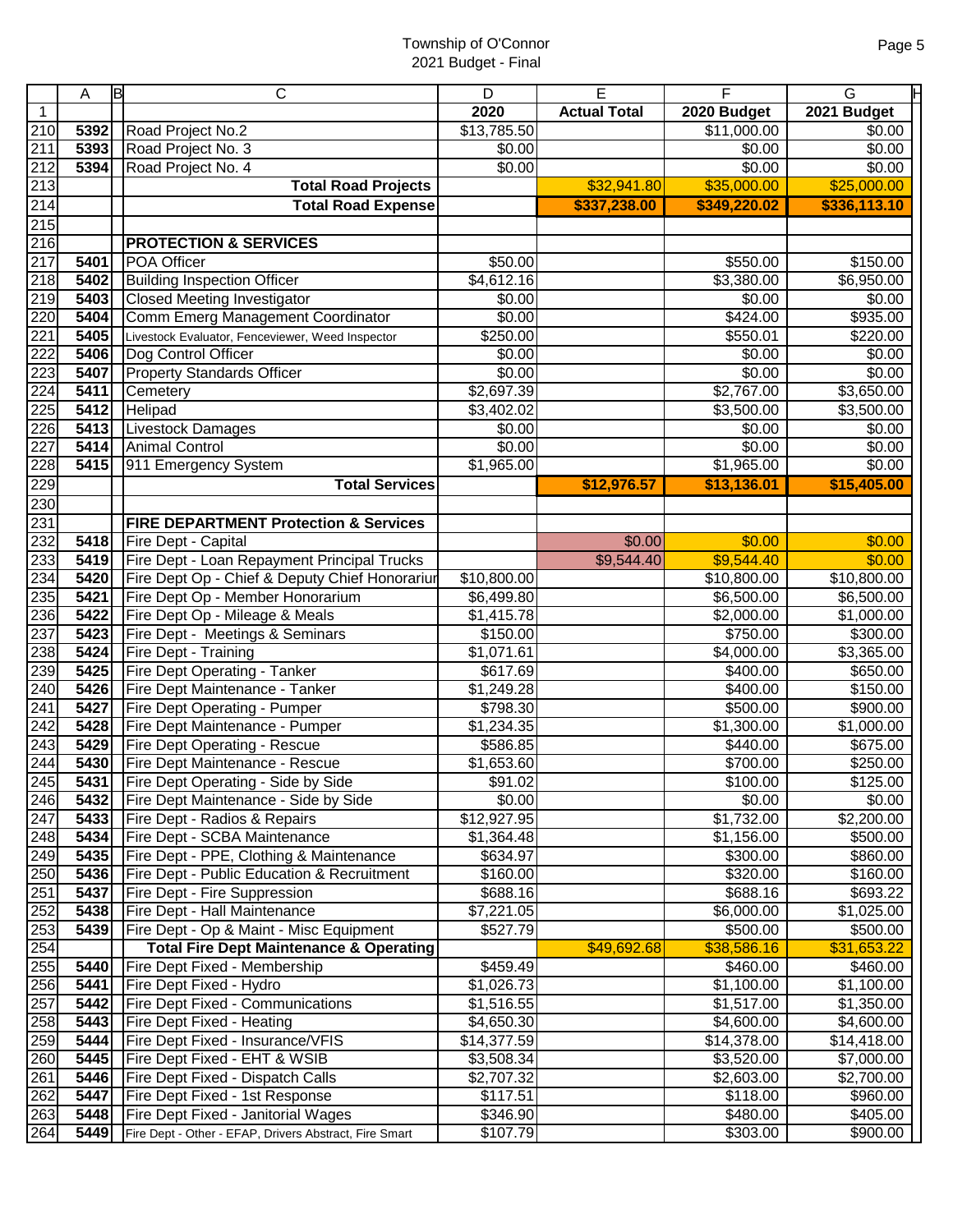|              | A    | ΙB | C                                                    | D            | E                   | F                      | Н<br>G             |
|--------------|------|----|------------------------------------------------------|--------------|---------------------|------------------------|--------------------|
| $\mathbf{1}$ |      |    |                                                      | 2020         | <b>Actual Total</b> | 2020 Budget            | 2021 Budget        |
| 265          |      |    | <b>Total Fire Dept Fixed</b>                         |              | \$28,818.52         | \$29,079.00            | \$33,893.00        |
| 266          |      |    | <b>Fire Department Total</b>                         |              | \$88,055.60         | \$77,209.56            | \$65,546.22        |
| 267          |      |    |                                                      |              |                     |                        |                    |
| 268          |      |    | <b>SANITATION</b>                                    |              |                     |                        |                    |
| 269          | 5451 |    | Sanitation - Wages                                   | \$19,945.51  |                     | \$14,698.00            | \$13,180.00        |
| 270          | 5452 |    | Sanitation - Payroll Costs                           | \$410.99     |                     | \$294.00               | \$235.00           |
| 271          | 5453 |    | Sanitation - EHT/WSIB                                | \$895.09     |                     | \$673.00               | \$550.00           |
| 272          | 5454 |    | Sanitation - Compacting Truck - Operating            | \$1,816.79   |                     | $\overline{$1,733.00}$ | $\sqrt{$2,000.00}$ |
| 273          | 5455 |    | Sanitation - Compacting Truck - Maint                | \$1,852.76   |                     | \$865.00               | \$1,000.00         |
| 274          | 5456 |    | Sanitation - Recycling                               | \$6,090.31   |                     | \$6,580.00             | \$6,610.00         |
| 275          | 5457 |    | Landfill Change in Liability                         | \$0.00       |                     | \$0.00                 | \$0.00             |
| 276          | 5458 |    | Sanitation - Other                                   | \$8,216.97   |                     | \$7,225.00             | \$7,400.00         |
| 277          |      |    | <b>Total Sanitation</b>                              |              | \$39,228.42         | \$32,068.00            | \$30,975.00        |
| 278          |      |    |                                                      |              |                     |                        |                    |
| 279          |      |    | <b>Total Protection &amp; Services</b>               |              | \$140,260.59        | \$122,413.57           | \$111,926.22       |
| 280          |      |    |                                                      |              |                     |                        |                    |
| 281          |      |    | <b>PROGRAMS</b>                                      |              |                     |                        |                    |
| 282          | 5511 |    | Programs - NOHFC Intern                              | \$0.00       |                     | \$0.00                 | \$21,528.00        |
| 283          | 5512 |    | Programs - Canada Summer Jobs - Student              | \$0.00       |                     | $\overline{$}0.00$     | \$4,150.00         |
| 284          | 5591 |    | Programs - Other - ICIP COVID Resilience Stream      | \$0.00       |                     | \$0.00                 | \$25,000.00        |
| 285          | 5592 |    | Programs - Other - Fire Safety Grant                 | \$9,136.19   |                     | \$9,098.84             | \$4,700.00         |
| 286          | 5593 |    | Programs - Other - OCIF                              | \$22,328.25  |                     | \$23,500.00            | \$44,750.00        |
| 287          | 5594 |    | Programs - Other - Rural Northern Infrastruct Stream | \$116,083.43 |                     | \$122,456.00           | \$0.00             |
| 288          | 5595 |    | Programs - Federal Gas Tax                           | \$55,978.20  |                     | \$69,250.00            | \$82,482.00        |
| 289          |      |    | <b>Total Programs Expense</b>                        |              | \$203,526.07        | \$224,304.84           | \$182,610.00       |
| 290          |      |    |                                                      |              |                     |                        |                    |
| 291          |      |    | <b>PROFESSIONAL FEES</b>                             |              |                     |                        |                    |
| 292          | 5601 |    | <b>Auditing Fees</b>                                 | \$15,264.00  |                     | \$15,264.00            | \$15,520.00        |
| 293          | 5611 |    | <b>Legal Fees</b>                                    | \$5,000.00   |                     | \$0.00                 | \$1,000.00         |
| 294          | 5691 |    | Professional Fees - Other                            | \$143.48     |                     | \$188.00               | \$150.00           |
| 295          |      |    | <b>Total Professional Fees</b>                       |              | \$20,407.48         | \$15,452.00            | \$16,670.00        |
| 296          |      |    |                                                      |              |                     |                        |                    |
| 297          |      |    | <b>JOINT BOARDS</b>                                  |              |                     |                        |                    |
| 298          | 5711 |    | L.H. Reg. Conserv. Auth.                             | \$4,620.00   |                     | \$4,620.00             | \$4,820.00         |
| 299          | 5721 |    | L.H. Rural Planning Board                            | \$250.00     |                     | \$250.00               | \$250.00           |
| 300          | 5751 |    | <b>L.H Police Services Board</b>                     | \$703.49     |                     | \$1,200.00             | \$1,266.00         |
| 301          | 5761 |    | Mun Of Oliver Paipoonge Library                      | \$1,220.00   |                     | \$1,220.00             | \$1,220.00         |
| 302          | 5791 |    | Other Joint Boards Expense                           | \$0.00       |                     | \$0.00                 | \$0.00             |
| 303          |      |    | <b>Total Joint Boards Expense</b>                    |              | \$6,793.49          | \$7,290.00             | \$7,556.00         |
| 304          |      |    |                                                      |              |                     |                        |                    |
| 305          |      |    | <b>GOV'T MANDATED PROGRAMS</b>                       |              |                     |                        |                    |
| 306          | 5801 |    | Land Ambulance                                       | \$56,948.00  |                     | \$54,056.00            | \$59,089.00        |
| 307          | 5803 |    | Policing                                             | \$77,364.00  |                     | \$75,577.00            | \$74,980.00        |
| 308          | 5804 |    | <b>Property Assessment</b>                           | \$12,522.16  |                     | \$12,522.16            | \$12,426.95        |
| 309          | 5805 |    | <b>Public Health</b>                                 | \$16,244.00  |                     | \$16,244.00            | \$16,244.00        |
| 310          |      |    | <b>Total Direct Program Expense</b>                  |              | \$163,078.16        | \$158,399.16           | \$162,739.95       |
| 311          | 5823 |    | DSSAB - Ch - Care, Social Assistance & Housing       |              | \$85,075.00         | \$85,075.00            | \$86,002.00        |
| 312          |      |    | <b>Total Gov't Mandated Programs</b>                 |              | \$248,153.16        | \$243,474.16           | \$248,741.95       |
| $313$        |      |    |                                                      |              |                     |                        |                    |
| 314          |      |    |                                                      |              |                     |                        |                    |
| 315          |      |    | <b>TCA DEPRECIATION</b>                              |              |                     |                        |                    |
| 316          | 5851 |    | Dep'n Exp - General Government                       | \$0.00       |                     | \$0.00                 | \$0.00             |
| 317          | 5852 |    | Dep'n Exp - Protection to Per & Prop                 | \$0.00       |                     | \$0.00                 | \$0.00             |
| 318          | 5853 |    | Dep'n Exp - Transport Services                       | \$0.00       |                     | \$0.00                 | \$0.00             |